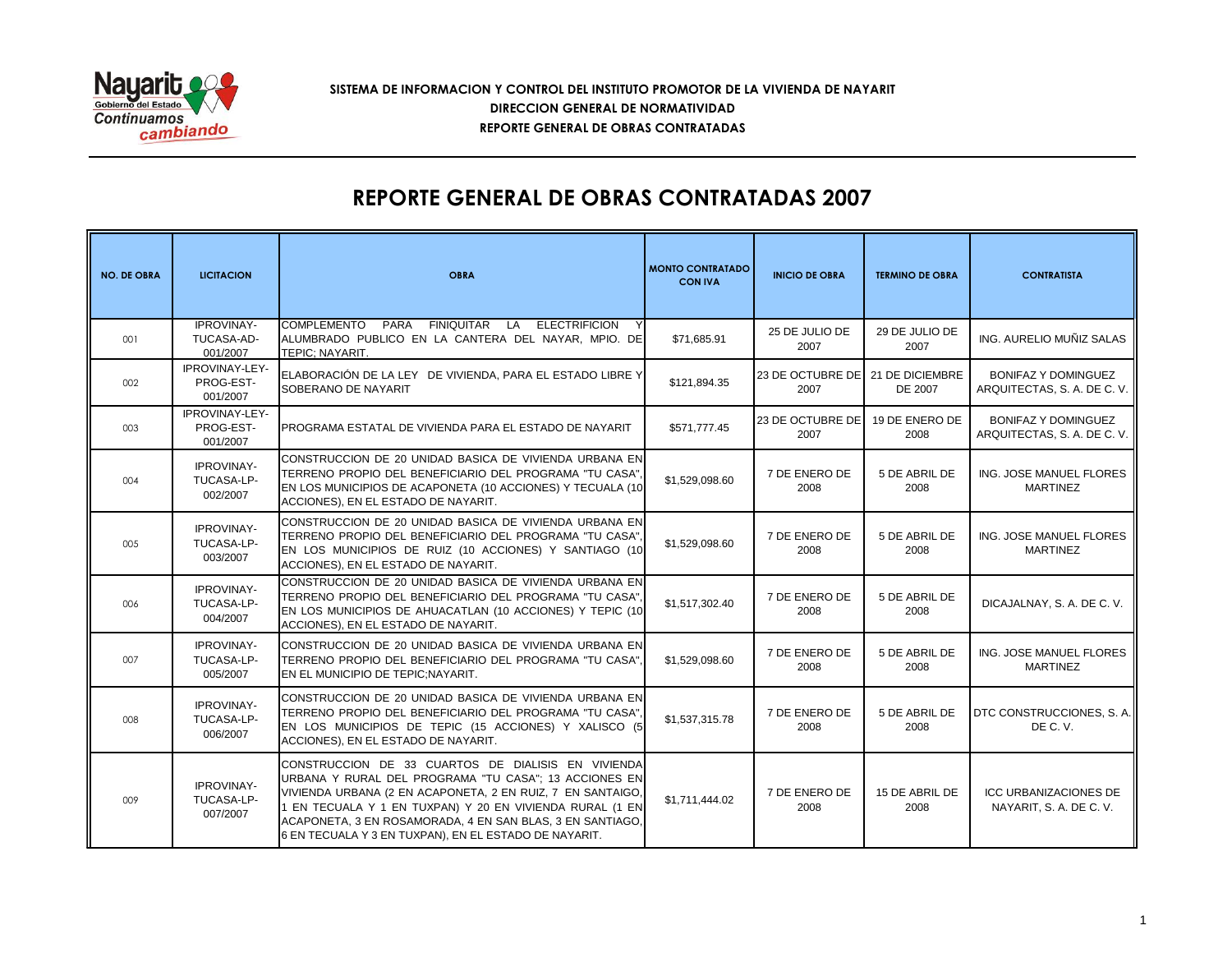

### **SISTEMA DE INFORMACION Y CONTROL DEL INSTITUTO PROMOTOR DE LA VIVIENDA DE NAYARIT REPORTE GENERAL DE OBRAS CONTRATADAS DIRECCION GENERAL DE NORMATIVIDAD**

# **REPORTE GENERAL DE OBRAS CONTRATADAS 2007**

| <b>NO. DE OBRA</b> | <b>LICITACION</b>                           | <b>OBRA</b>                                                                                                                                                                                                                                                                                                                         | <b>MONTO CONTRATADO</b><br><b>CON IVA</b> | <b>INICIO DE OBRA</b> | <b>TERMINO DE OBRA</b> | <b>CONTRATISTA</b>                             |
|--------------------|---------------------------------------------|-------------------------------------------------------------------------------------------------------------------------------------------------------------------------------------------------------------------------------------------------------------------------------------------------------------------------------------|-------------------------------------------|-----------------------|------------------------|------------------------------------------------|
| 010                | <b>IPROVINAY-</b><br>TUCASA-LP-<br>008/2007 | CONSTRUCCION DE 27 CUARTOS DE DIALISIS EN VIVIENDA<br>URBANA Y RURAL DEL PROGRAMA "TU CASA"; 17 ACCIONES EN<br>VIVIENDA URBANA (1 EN BAHIA DE BANDERAS, 6 EN COMPOSTELA,<br>9 EN TEPIC, Y 1 EN XALISCO) Y 10 EN VIVIENDA RURAL (1 EN<br>AHUCATLAN 1 EN JALA, 6 EN TEPIC, Y 2 EN XALISCO), EN EL<br>ESTADO DE NAYARIT.               | \$1,419,485.58                            | 7 DE ENERO DE<br>2008 | 10 DE ABRIL DE<br>2008 | ING. JOSE MANUEL FLORES<br><b>MARTINEZ</b>     |
| 011                | <b>IPROVINAY-</b><br>TUCASA-LP-<br>009/2007 | CONSTRUCCION DE 132 MEJORAMIENTOS DIVERSOS URBANOS<br>(ZONA SUR) DEL PROGRAMA "TU CASA", EN EL MUNICIPIO DE<br><b>TEPIC: NAYARIT</b>                                                                                                                                                                                                | \$1.049.930.64                            | 7 DE ENERO DE<br>2008 | 9 DE MAYO DE<br>2008   | ING. JOSE MANUEL FLORES<br><b>MARTINEZ</b>     |
| 012                | <b>IPROVINAY-</b><br>TUCASA-LP-<br>010/2007 | CONSTRUCCION DE 110 MEJORAMIENTOS DIVERSOS URBANOS<br>(ZONA SUR) DEL PROGRAMA "TU CASA". EN LOS MUNICIPIOS DE<br>AHUACATLAN (16 ACCIONES), BAHIA DE BANDERAS (12 ACCIONES),<br>COMPOSTELA (22 ACCIONES), IXTLAN DEL RIO (10 ACCIONES), JALA<br>(16 ACCIONES), XALISCO (34 ACCIONES); EN EL ESTADO DE<br><b>NAYARIT</b>              | \$906,611.20                              | 7 DE ENERO DE<br>2008 | 9 DE MAYO DE<br>2008   | ARQ. CARLOS ERNESTO<br><b>ENRIQUEZ RAMIREZ</b> |
| 013                | <b>IPROVINAY-</b><br>TUCASA-LP-<br>011/2007 | CONSTRUCCION DE 118 MEJORAMIENTOS DIVERSOS URBANOS<br>(ZONA NORTE) DEL PROGRAMA "TU CASA", EN LOS MUNICIPIOS DE<br>ACAPONETA (34 ACCIONES), RUIZ (14 ACCIONES), SAN BLAS (14<br>ACCIONES), SANTIAGO IXC. (34 ACCIONES) Y TUXPAN (22<br>ACCIONES); EN EL ESTADO DE NAYARIT                                                           | \$945.697.19                              | 7 DE ENERO DE<br>2008 | 9 DE MAYO DE<br>2008   | CONSTRUCTORA BEAS, S.A.<br>DE C.V.             |
| 014                | <b>IPROVINAY-TU</b><br>CASA-LP-012/2007     | CONSTRUCCION DE 142 MEJORAMIENTOS DIVERSOS RURALES<br>(ZONA SUR) DEL PROGRAMA "TU CASA", EN LOS MUNICIPIOS DE<br>BAHIA DE BANDERAS (24 ACCIONES), COMPOSTELA (30 ACCIONES),<br>TEPIC (54 ACCIONES) Y XALISCO (34 ACCIONES); EN EL ESTADO DE<br><b>NAYARIT</b>                                                                       | \$1,192,755.27                            | 7 DE ENERO DE<br>2008 | 20 DE MAYO DE<br>2008  | ARQ. HUGO VILLAGRAN<br><b>BERNAL</b>           |
| 015                | <b>IPROVINAY-</b><br>TUCASA-LP-<br>013/2007 | CONSTRUCCION DE 148 MEJORAMIENTOS DIVERSOS RURALES<br>(ZONA SUR) DEL PROGRAMA "TU CASA", EN LOS MUNICIPIOS DE<br>AHUACATLAN (30 ACCIONES), AMATLAN DE CAÑAS (24 ACCIONES),<br>IXTLAN DE RIO (24 ACCIONES), JALA (24 ACCIONES), SAN PEDRO<br>LAGUNILLA (24 ACCIONES) Y SANTA MARIA DEL ORO (22<br>ACCIONES): EN EL ESTADO DE NAYARIT | \$1.181.795.54                            | 7 DE ENERO DE<br>2008 | 20 DE MAYO DE<br>2008  | ARQ. CARLOS ERNESTO<br><b>ENRIQUEZ RAMIREZ</b> |
| 016                | <b>IPROVINAY-</b><br>TUCASA-IR-<br>014/2007 | CONSTRUCCION DE 86 MEJORAMIENTOS DIVERSOS RURALES<br>(ZONA NORTE) DEL PROGRAMA "TU CASA", EN LOS MUNICIPIOS DE<br>ACAPONETA (22 ACCIONES), HUAJICORI (24 ACCIONES),<br>ROSAMORADA (10 ACCIONES), TECUALA (30 ACCIONES) ; EN EL<br><b>ESTADO DE NAYARIT</b>                                                                          | \$729,680.76                              | 7 DE ENERO DE<br>2008 | 15 DE ABRIL DE<br>2008 | ING. DIEGO ALONSO<br>MONTOYA LEON              |